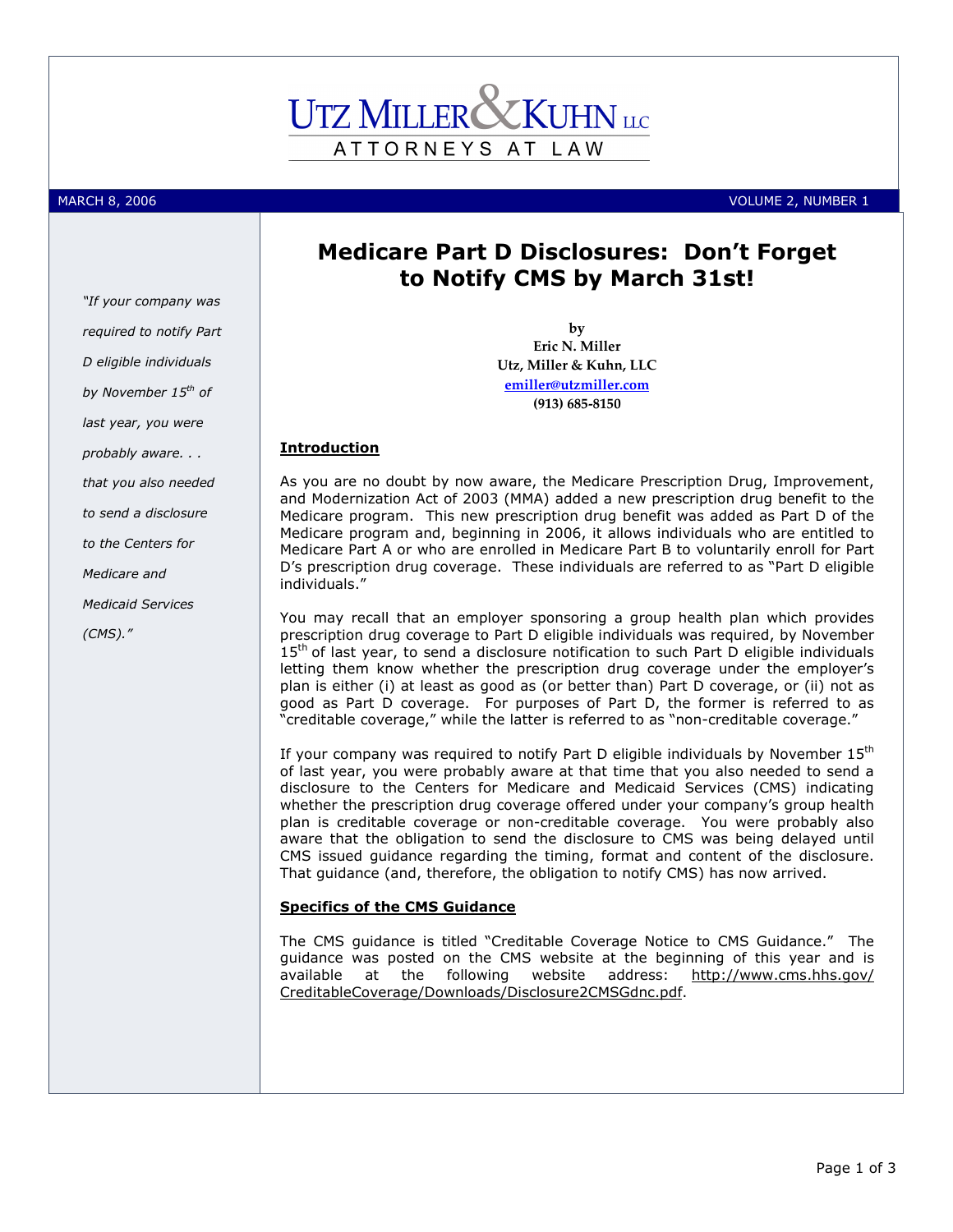"The first and most

pressing deadline is

that an initial

disclosure must be

made to CMS no later

than March 31,

2006."

Utz Miller & Kuhn, LLC 13200 Metcalf Suite 230 Overland Park, KS 66213

Phone: 913.685.0970 Fax: 913.685.1281

Gregory B. Kuhn gkuhn@utzmiller.com Phone: 913.685.0774 Fax: 913.685.1281

Eric N. Miller emiller@utzmiller.com Phone: 913.685.8150 Fax: 913.685.1281

John L. Utz jutz@utzmiller.com Phone: 913.685.7978 Fax: 913.685.1281

Matthew J. Eickman meickman@utzmiller.com Phone: 913.685.0749 Fax: 913.685.1281

www.utzmiller.com

The information in this newsletter is of a general nature only and does not constitute legal advice.

Consult your attorney for advice appropriate to your circumstances.

Here are the major highlights of the CMS guidance:

Who Must Provide the Required Disclosure. The disclosure to CMS must be made on behalf of most health plans that provide prescription drug coverage to Part D eligible individuals. Included among the types of health plans for which disclosure must be made are employer-sponsored group health plans, church health plans, governmental health plans, and unionsponsored health plans. Note that disclosure must be made to CMS regardless of whether the plan's coverage is primary or secondary to Medicare.

Entities that are Part D plans (i.e., PDPs, MA-PD plans, PACE plans and cost-based HMOs or CMPs) are exempt from providing any disclosure to CMS. In addition, an employer who has been approved to receive the 28% retiree drug subsidy is also exempt from providing any disclosure with respect to the retirees for which the employer is claiming the subsidy.

For entities with subsidiaries (division, line of business, operating unit, control group, etc.), a single disclosure form can be submitted for the entire consolidated entity if the plan year is the same for all subsidiaries. Alternatively, a separate disclosure form can be submitted for each subsidiary.

Manner of Providing the Required Disclosure. The required disclosure of whether the prescription drug coverage provided is creditable coverage or non-creditable coverage must be made to CMS electronically through the completion of an on-line disclosure form. This on-line disclosure form is available on the CMS website at the following website address: http://www.cms.hhs.gov/apps/ccdisclosure/default.asp. Importantly, the CMS guidance indicates that the on-line disclosure form is the sole method available for making the required disclosure to CMS.

Timeframe for Providing the Required Disclosure. There are several different times at which the required disclosure must be made. The first and most pressing deadline is that **an initial disclosure must be made** to CMS no later than March 31, 2006. This March  $31<sup>st</sup>$  deadline is the deadline that applies for plan years ending in 2006.

For plan years that end in 2007 and beyond, disclosure must be made to CMS within 60 days after the beginning of the plan year for which the disclosure is being made. Thus, for a calendar year plan, disclosure to CMS for the 2007 plan year must be made within 60 days after January 1, 2007.

In addition, if there is a termination of the prescription drug coverage, or if there is a change in the creditable coverage status of the prescription drug coverage, disclosure must be made to CMS within 30 days after any such termination or change.

Content of the Required Disclosure. The content of the on-line disclosure form is fairly self-explanatory. Information that must be submitted includes the following: (i) the name, address, phone number and EIN of the entity offering the prescription drug coverage; (ii) the type of coverage offered (most employers will choose "Employer Sponsored Plan" here); (iii) the number of benefit options available under the coverage; (iv) the